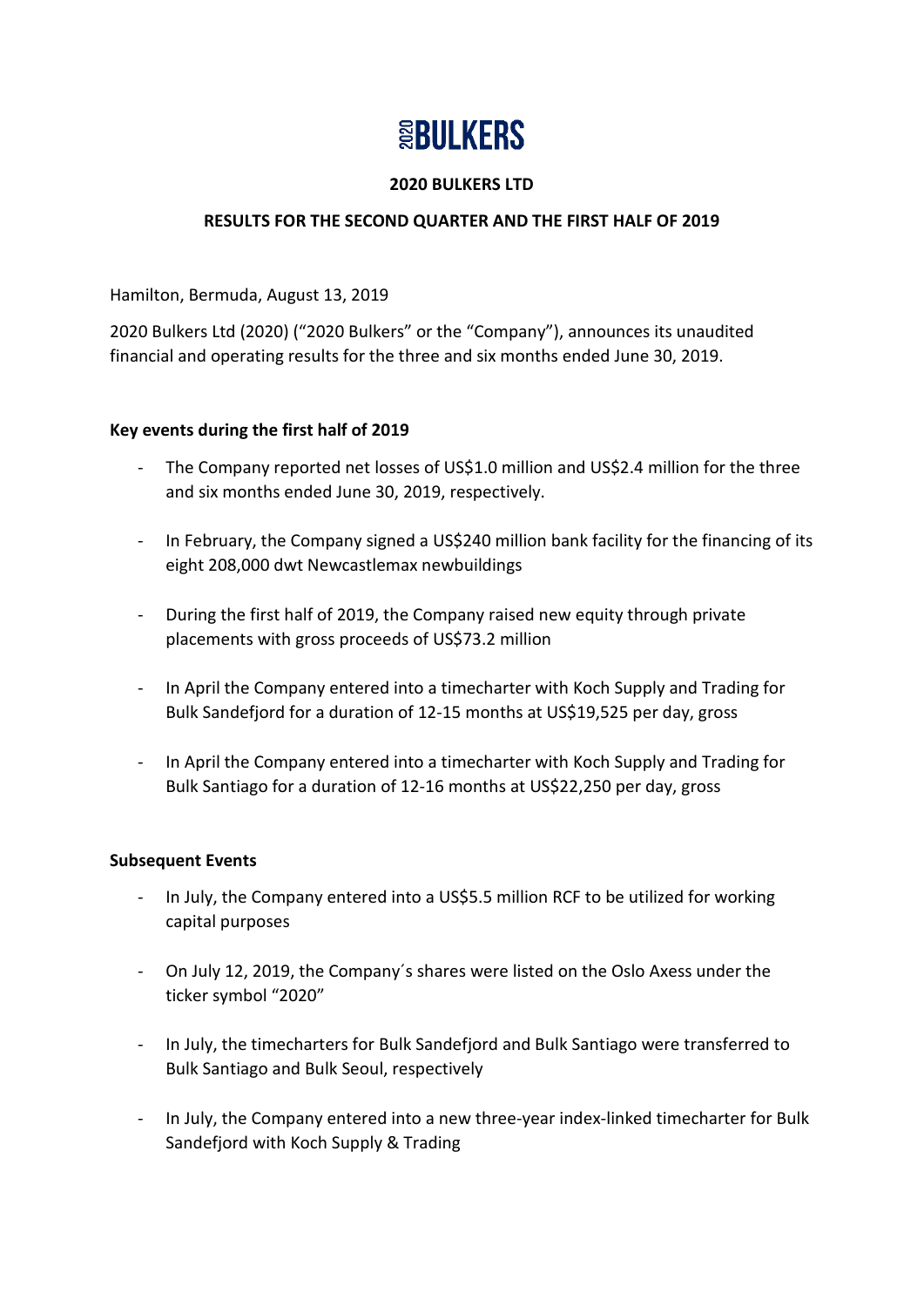- In July, the Company was informed that the deliveries of Bulk Santiago, Bulk Seoul, Bulk Shanghai, Bulk Shenzhen and Bulk Sydney were advanced by approximately eight months relative to the original delivery schedule
- On August 7, 2019 the Company took delivery of the 208,000 dwt Newcastlemax, Bulk Sandefjord. Upon departing New Times Shipyard, the Bulk Sandefjord commenced the three-year index-linked charter with Koch Industries.

# **First Half and Second Quarter 2019 Financial Performance & Operating Results**

# *Consolidated Statements of Operations*

#### *Three months ended June 30, 2019*

No operating revenues were reported for the three months ended June 30, 2019 (US\$ nil in Q2 2018) as no vessels had been delivered and commenced operations.

Total operating expenses were US\$1.0 million for the three months ended June 30, 2019 (US\$47.7 thousand in Q2 2018). Total operating expenses consists of general and administrative expenses and depreciation and amortization.

Total general and administrative expenses were US\$1.0 million for the three months ended June 30, 2019 (US\$47.7 thousand in Q2 2018). The increased costs compared to the three months ended June 30, 2018 relate to salaries, professional fees and a non-cash share option cost of US\$0.5 million.

#### *Six months ended June 30, 2019*

No operating revenues were reported for the six months ended June 30, 2019 (US\$ Nil for the six months ended June 30, 2018) as no vessels had been delivered and commenced operations.

Total operating expenses were US\$2.4 million for the six months ended June 30, 2019 (US\$0.1 million for the six months ended June 30, 2018). Total operating expenses consists of general and administrative expenses and depreciation and amortization.

Total general and administrative expenses were US\$2.4 million for the six months ended June 30, 2019 (US\$0.1 million for the six months ended June 30, 2018). The increased costs relate to salaries, professional fees, non-cash share option cost of US\$1.0 million and one-off cost in connection with the listing of the Company's shares on Oslo Axess.

# *Consolidated Balance Sheet*

In 2018, the Company completed private placements of 7,919,906 ordinary shares of US\$1.00 par value each raising gross proceeds of US\$54.17 million. During the six months ended June 30, 2019 the Company completed two private placements and issued a total of 8,100,000 ordinary shares of US\$1.00 par value each raising gross proceeds of US\$73.2 million.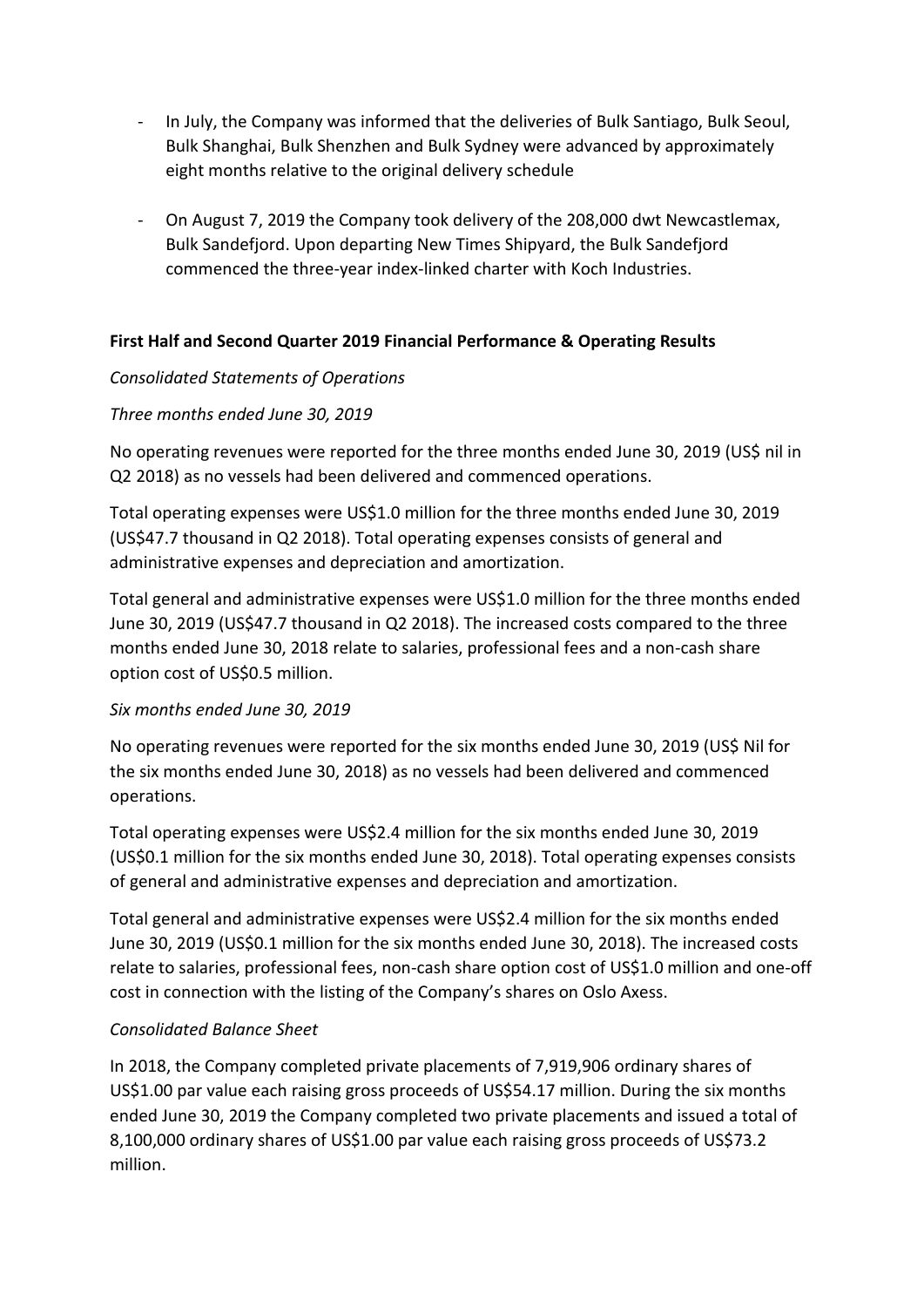The Company has total assets of US\$139.4 million as of June 30, 2019, (December 31, 2018: US\$68.8 million). The increase in total assets of the Company is primarily driven by cash and cash equivalents from the proceeds from the private placements which is primarily used to pay instalments on the eight newbuildings under construction at New Times Shipyard.

As of June 30, 2019, equity was US\$138.5 million which corresponds to an equity ratio of 99.4%. As of December 31, 2018, equity was US\$68.3 million which corresponds to an equity ratio of 99.3%.

Total liabilities as of June 30, 2019, were US\$0.9 million (December 31, 2018: US\$0.5 million). The increase is mainly attributable to the recognition of a liability for the office lease.

# *Consolidated Statement of Cash Flows*

# *Three months ended June 30, 2019*

Net cash used in operating activities was US\$0.4 million for the three months ended June 30, 2019 (US\$0.1 million in Q2 2018). The increase is due to higher cash operating expenses.

Net cash used in investing activities was US\$66.9 million for the three months ended June 30, 2019 (US\$9.1 million in Q2 2018). The investing activities primarily relate to instalments on the eight newbuildings under construction at New Times Shipyard.

Net cash provided by financing activities was US\$67.1 million during the three months ended June 30, 2019 (US\$9.0 million in Q2 2018) and relate to the private placement completed in May 2019.

# *Six months ended June 30, 2019*

Net cash flow used in operating activities was US\$1.1 million for the six months ended June 30, 2019 (US\$0.2 million for the six months ended June 30, 2018). The increase is due to higher cash operating expenses.

Net cash flow used in investment activities was US\$67.2 million for the six months ended June 30, 2019 (US\$27.1 million for the six months ended June 30, 2018). The investing activities relate mainly to instalments on the eight newbuildings under construction at New Times Shipyard.

Net cash flow provided by financing activities was US\$68.5 million for the six months ended June 30, 2019 (US\$22.0 million for the six months ended June 30, 2018). The financing cashflows relate to two and eight private placements completed during the first six months of 2019 and 2018, respectively.

As of June 30, 2019, the Company's cash and cash equivalents amounted to US\$0.3 million (December 31, 2018: US\$0.3 million).

# *Outstanding shares*

As of June 30, 2019, the Company had a share capital of US\$22,170,906 divided into 22,170,906 shares at par value of US\$1.00 each.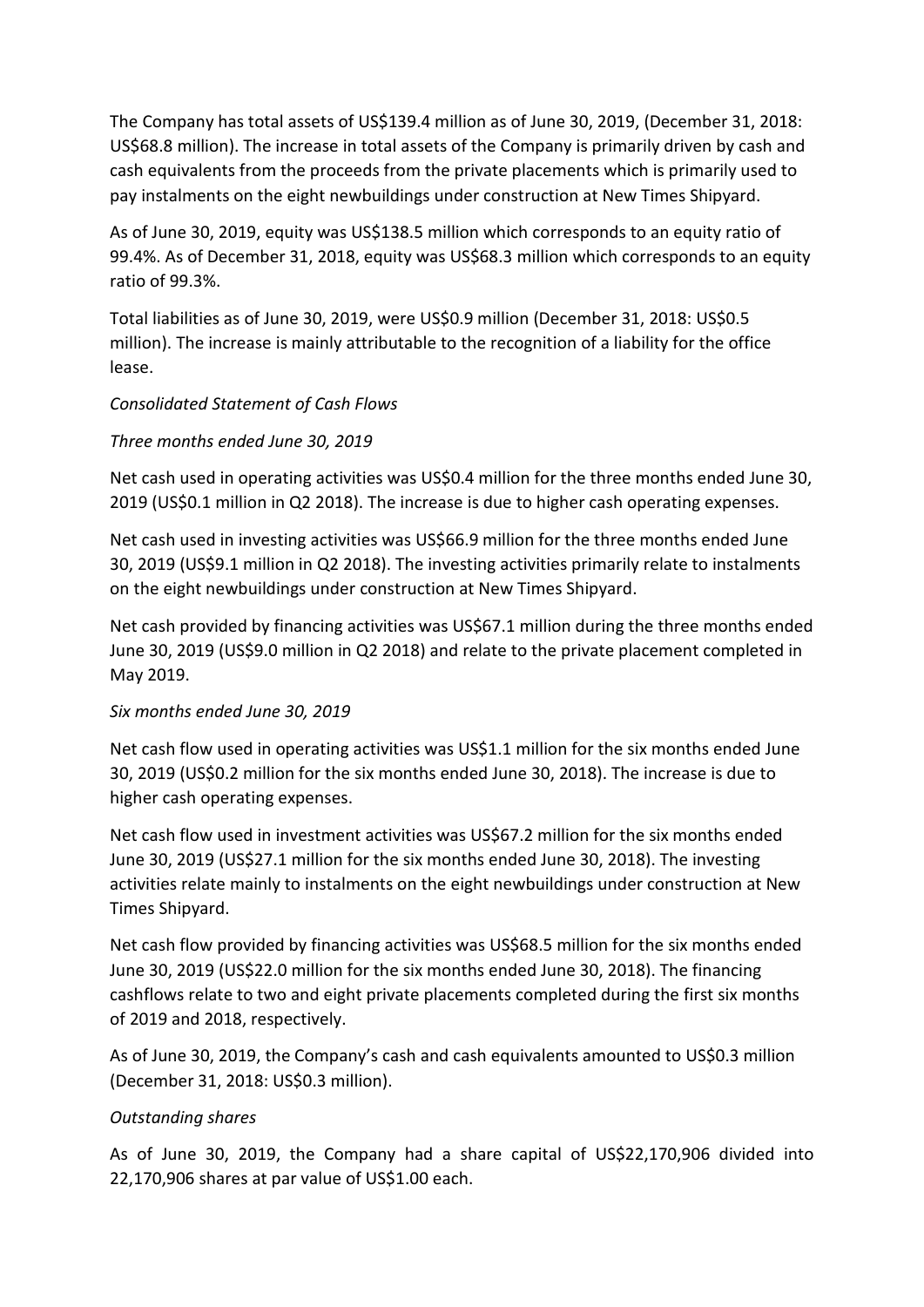#### **Corporate Development and Financing**

The Board is excited about 2020 Bulkers entering operations with the delivery of Bulk Sandefjord on August 7, 2019. On departure from New Times Shipyard, the vessel commenced a three-year index-linked timecharter with Koch Supply & Trading. The dayrate at commencement was approximately US\$35,000 per day, gross, reflecting the additional cargo capacity and lower fuel consumption compared to a standard Capesize vessel. The timecharter equivalent earnings for the vessel will be re-set on a biweekly basis, with reference to the Baltic 5TC Index. As the IMO low sulphur regulations take effect on January 1, 2020, the vessel will also earn a majority of the economic benefit of being scrubber fitted and thus allowed to operate on HFO.

Out of the remaining newbuild program of seven vessels, five more vessels are expected to be delivered within the next five months, and the final two vessels by May 2020.

During the first half of 2019, 2020 Bulkers raised a total of US\$73.2 million in equity. As at June 30, 2019 the Company has 22,170,906 ordinary shares of US\$1.00 par value each issued and outstanding. The Company also signed a US\$240 million bank facility, as well as entered into US\$5.5 million working capital facility with the Company´s largest shareholder. The Company has paid all pre-delivery instalments due to the shipyard and will cover the final yard instalment for each ship by drawing down on the US\$240 million credit facility as well as cash at hand.

The low administration cost and attractive debt financing of the Company gives a strong foundation for paying dividends to shareholdersin the future. At the current rates for Capesize vessels, the Company´s spot vessels would generate significant free cash flow above the estimated cash breakeven of US\$14,500 per day. Based on the additional premium earned by the Company´s Newcastlemax vessels, compared to a standard Capesize, the Company can be expected to earn its cash breakeven level as long as the Baltic 5TC index is above US\$9,250 per day. The Capesize market, measured by one year timecharter rates, has been above this level 95% of the time over the last 30 years.

The Board is of the view that 2020 Bulkers has a robust capital structure and a cash-breakeven level that gives adequate downside protection through the cycle as well as the potential for significant dividend payments. The Company has recently received proposals from financing institutions for financing arrangement that could free up additional equity in the short to medium term. This equity could potentially be returned to shareholders in the form of share buybacks or dividends.

2020 Bulkers´ shares started trading on the Oslo Axess on July 12, 2019. Now that the Company is publicly listed, the Company´s management will have an increased focus on broadening the shareholder base and increasing the trading in the Company´s shares.

The overall main objective for 2020 Bulkers is to optimize shareholder returns from its eight Newcastlemax vessels by returning the maximum capital to the shareholders in the form of a high dividend yield payout. The Company intends to be disciplined in its investment strategy and has no current plans to continue to build the fleet as vessel prices and risk increases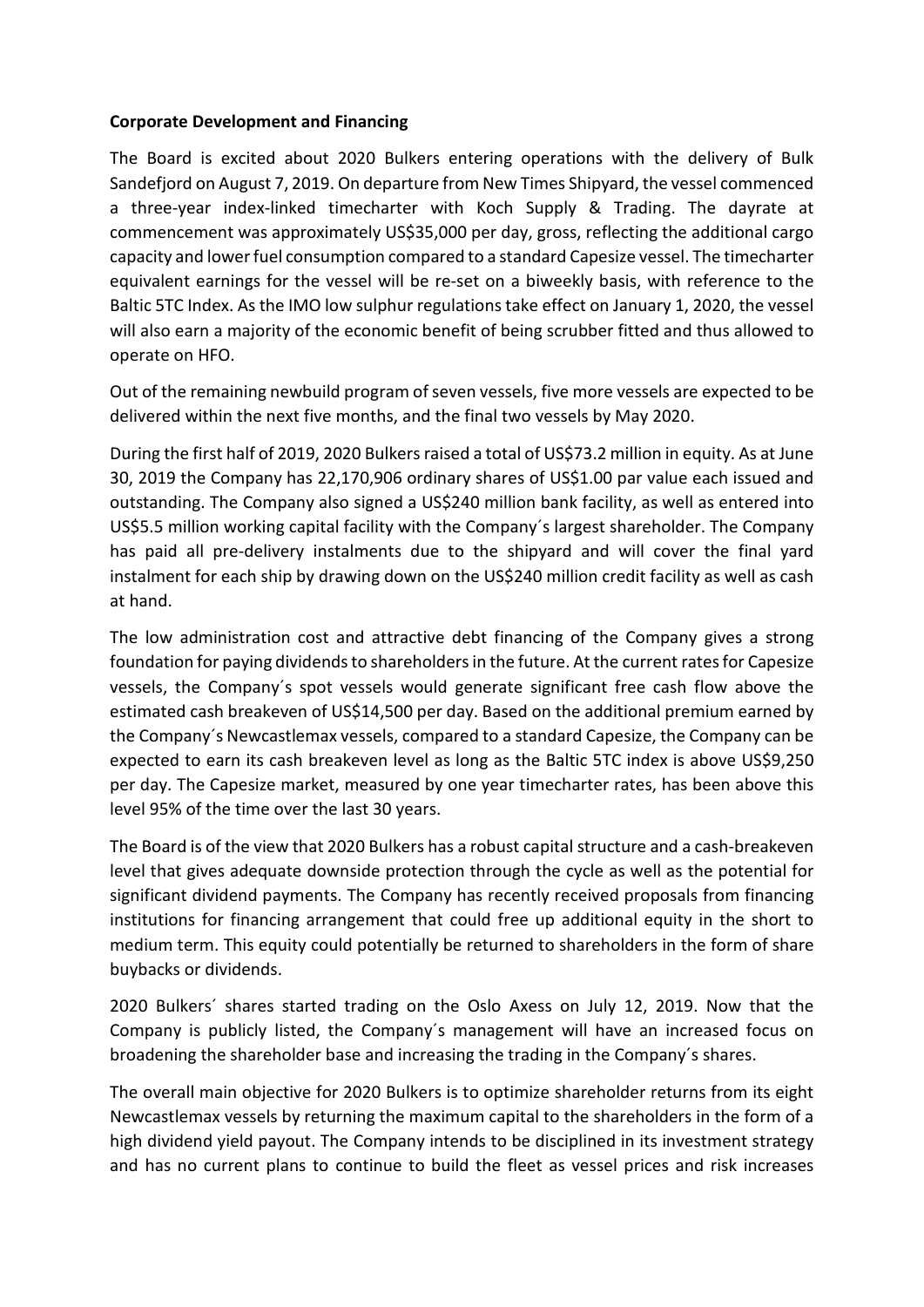through the up-cycle. The Board will have an opportunistic approach to consolidation and M&A.

## **Newbuilding program**

The Board is pleased with the progress of its newbuilding program at New Times Shipyard. In July, the Company announced that the delivery date for its vessels had been moved forward by a total of eight months compared to the original delivery schedule. Based on the updated delivery schedule, the Company is expected to have approximately 2,650 operational ship days, equal to 7.25 ships trading in 2020.

#### **Chartering status**

2020 Bulkers has so far entered into two fixed rate and two index-linked timecharters for its vessels. All the concluded charters represent a significant earnings premium to a standard Capesize vessel. The Company continues to see strong interest from first class charterers for the remaining vessels and is continuously evaluating chartering proposals, including fixed and index-linked time charters, as well as cargo contracts directly with mining companies. The favorable fuel consumption characteristics of the Vessels, as well as the fact that all the newbuildings will be delivered with scrubbers seems to be a significant driver behind the charterers' interest.

As of today, the Company has secured employment for approximately 84% of its total 359 operating days in the second half of 2019, of which 160 days are fixed at an average TCE rate of US\$20,530 per day and 141 days are linked to the development in the Capesize spot market.

For the year 2020, the Company has secured employment for approximately 53% of its approximately 2,650 operating days, of which 676 days are fixed at an average TCE rate of US\$21,000 per day and 707 days are linked to the development in the capsize spot market.

| Ship name              | <b>Delivery</b> | <b>Charterer</b> | Rate         | <b>Duration</b> |
|------------------------|-----------------|------------------|--------------|-----------------|
| <b>Bulk Sandefjord</b> | Aug-2019        | Koch             | Index linked | 36 months       |
| <b>Bulk Santiago</b>   | Sep-2019        | Koch             | 19 5 25      | 12-15 months    |
| <b>Bulk Seoul</b>      | Oct-2019        | Koch             | 22 250       | 12-16 months    |
| <b>Bulk Shanghai</b>   | Nov-2019        |                  |              |                 |
| <b>Bulk Shenzhen</b>   | Jan-2020        |                  |              |                 |
| <b>Bulk Sydney</b>     | Jan-2020        | Koch             | Index linked | 36 months       |
| <b>Bulk Sao Paulo</b>  | Apr-2020        |                  |              |                 |
| <b>Bulk Santos</b>     | May-2020        |                  |              |                 |

The current delivery schedule and chartering status is summarized in the table below: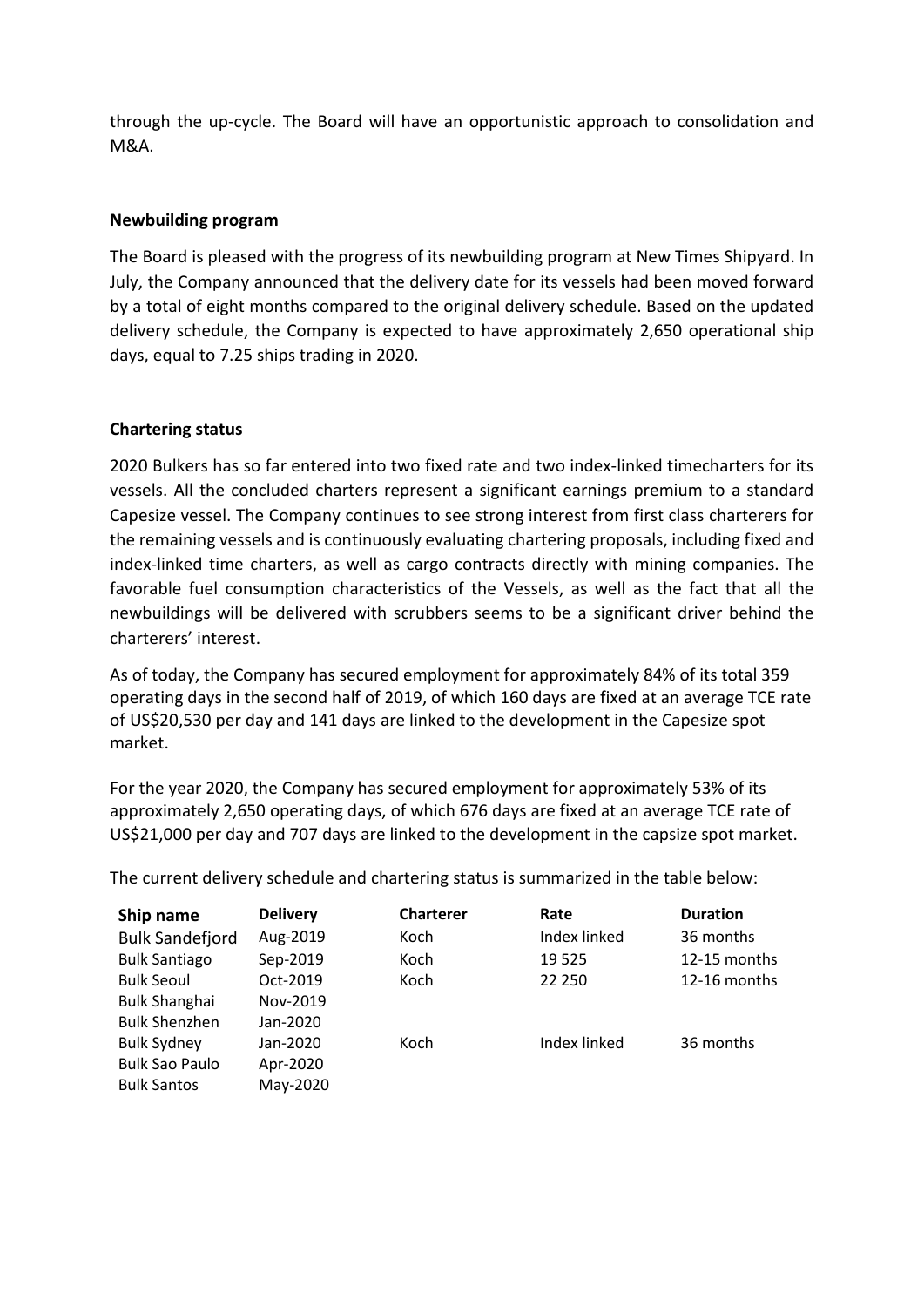#### **Market commentary**

During the first half of 2019, the chartering market for large drybulk vessels was negatively impacted by three isolated events that had a material effect on the shipment of iron ore.

On 25 January, a tragic accident occurred in Vale´s Southern production system in Brazil as one of its tailings dams collapsed. Additionally, during April and May, Vale´s Northern production systems in Brazil were affected by rainfall levels that were twice of the normal levels, which lead to a temporary drop in the export of Iron Ore. Lastly, Western Australia was hit by a cyclone in late March, which lead to a temporary closure of several key Iron Ore export ports.

As a consequence of the disruptions caused by these events, the Capesize spot market hit a low of US\$3,500 per day in April. Although the Company at the time was of the view that the disruptions would be temporary, 2020 Bulkers decided to enter into two fixed rate timecharters to reduce the near-term risk and exposure to the then weak spot market. The timecharters were concluded at US\$19,525 and US\$22,250 per day when the prevailing spot market for a standard Capesize was US\$3,500 and US\$7,000 respectively. These charters highlight the strong performance of the Company´s Newcastlemax vessels compared to a standard Capesize and reflects the ability to enter into charters above the Company´s estimated cash breakeven at a time when the spot market was severely depressed.

Iron ore shipments out of West Australia recovered following the passing of the cyclone and the weather-related disruptions in Vale´s northern systems also normalized during the second quarter.

Vale recently announced that a total of 93 million tons of production capacity in the Southern systems had been affected following the breach of the Brumadinho Dam. Since then, the Brucutu mine, with 30 million tons of annual production capacity has restarted and further 30 million tons of production capacity is expected to restart by the end of 2019. Vale expects that the remaining 33 million tons of affected production will come back on line over the next three years. Considering the anticipated recovery of 62 million tons of capacity, combined with the restart of the Samarco mine, the continued ramp up of the S11D mine as well as the ramp up of the Minas Rias mine, 2020 Bulkers expects annual Brazilian export volumes at the end of 2020 to be 30 million tons higher than at the end of 2018.

The recovery in iron ore shipments out of Brazil and Australia during Q2 has led to a significant strengthening of Capesize rates. The Baltic Capesize index currently stands at a healthy US\$24,400 per day, having fluctuated between US\$19,800 per day and US\$33,000 per day so far in the third quarter.

Iron ore shipments are expected to rise further in the months ahead as Brazilian iron ore production recovers and Chinese iron ore inventories are likely to be restocked as they are 25% lower than one year ago. Recent data indicates the restocking has started. Chinese steel production remains high and is as of June 10% higher than for the same period in 2018, with Global steel production 4.6% higher than for the same period in 2018. Although the ongoing trade-war might have a negative impact on the global economy, there are also signs that it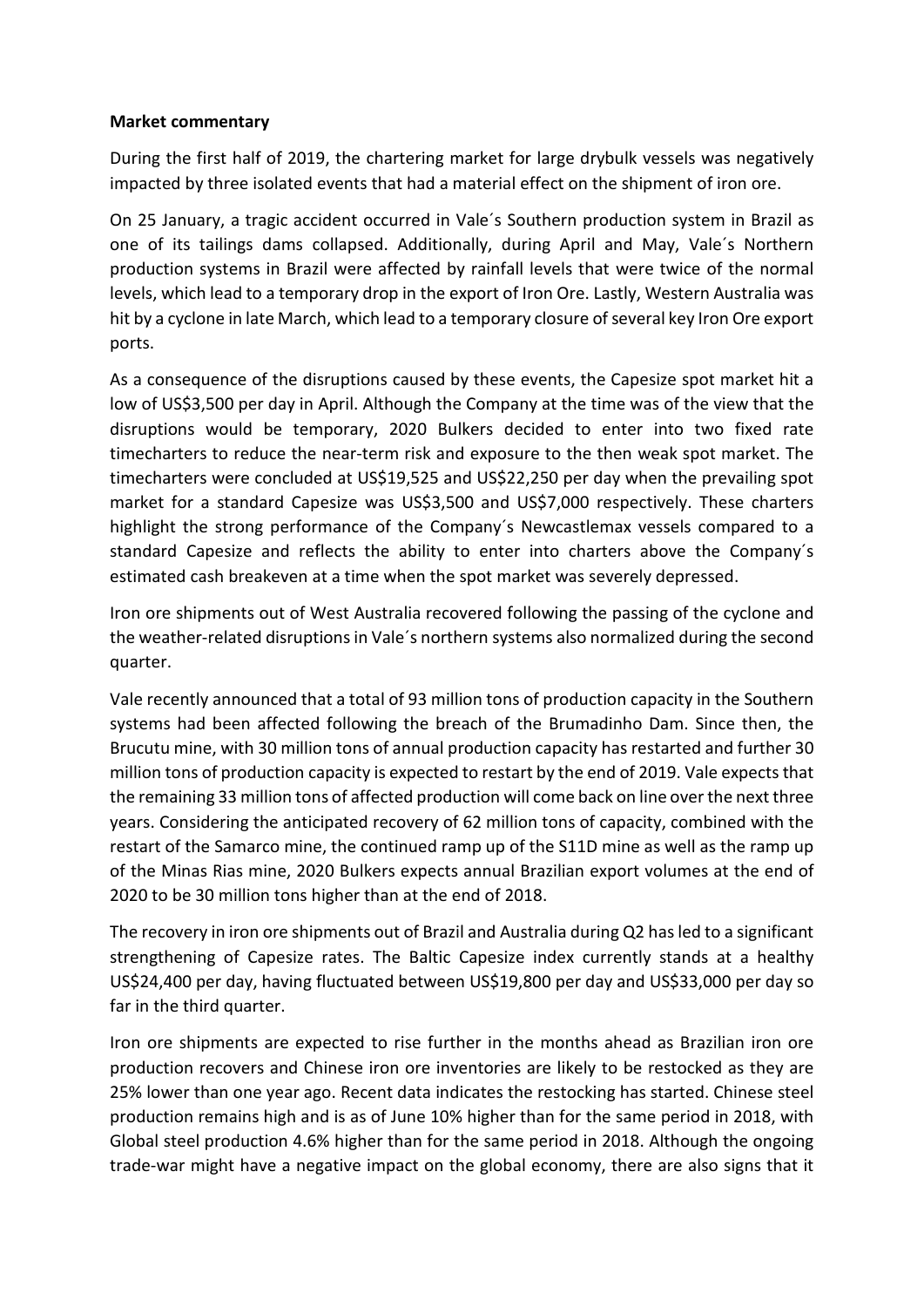has driven China to loosen credit policies as well as launching new infrastructure spending initiatives, which in turn may have a positive effect on steel production and iron ore demand.

During the second half of 2019 it is expected that the effective supply of global dry bulk vessels will drop as vessels enter dry-dock for scrubber-retrofitting. It is estimated that 60 Capesize have been scrubber retrofitted year to date, with another 140 expected to undergo retrofitting by year end. There are increasing reports that such retrofits are taking more time than previously assumed and there are also reports of yards having overbooked their capacity for such retrofits.

# **Drybulk fleet development**

The global drybulk fleet stands at 860 million dwt as of 1 August 2019, up from 843 million dwt on January 1, 2019.

The current orderbook for drybulk vessels currently stands at 10.3% of the existing fleet, down from 12.45% in January 2018.

A total of 12.45 million dwt has been ordered year to date, significantly less than the 30.4 mill dwt ordered during the same period in 2018.

A total of 5.0 mill dwt has been scrapped year to date, compared to 3.0 million dwt for the same period in 2018.

At present, 15.8% of the existing drybulk fleet is currently comprised of more than 15-yearold vessels, that are generally less fuel efficient. Accelerated scrapping may be expected again post 2020, as the new IMO low-sulphur regulations take effect, requiring ships that are not scrubber-fitted or running on LNG to burn more expensive low-sulphur fuel. Several major mining companies also have restrictions on chartering vessels that are more than 15 years old.

# **Outlook**

Bulk Santiago, Bulk Seoul and Bulk Shanghai are entering operations during the third and fourth quarter. The Company is expecting to generate solid results starting from the fourth quarter, supported by current spot rates, the charter coverage, the low cash break even and the anticipated tightening effects of the new IMO 2020 legislation. The commencement rate for Bulk Sandefjord of approximately USD 35,000 reflects a free cash flow to implicit equity market value per ship of approximately 30%. The Company is set up with the clear focus on returning capital to shareholders through dividend payments. The Board targets to declare the first dividend payment during the first quarter of 2020.

#### **Forward-Looking Statements**

This announcement includes forward looking statements. Forward looking statements are, typically, statements that do not reflect historical facts and may be identified by words such